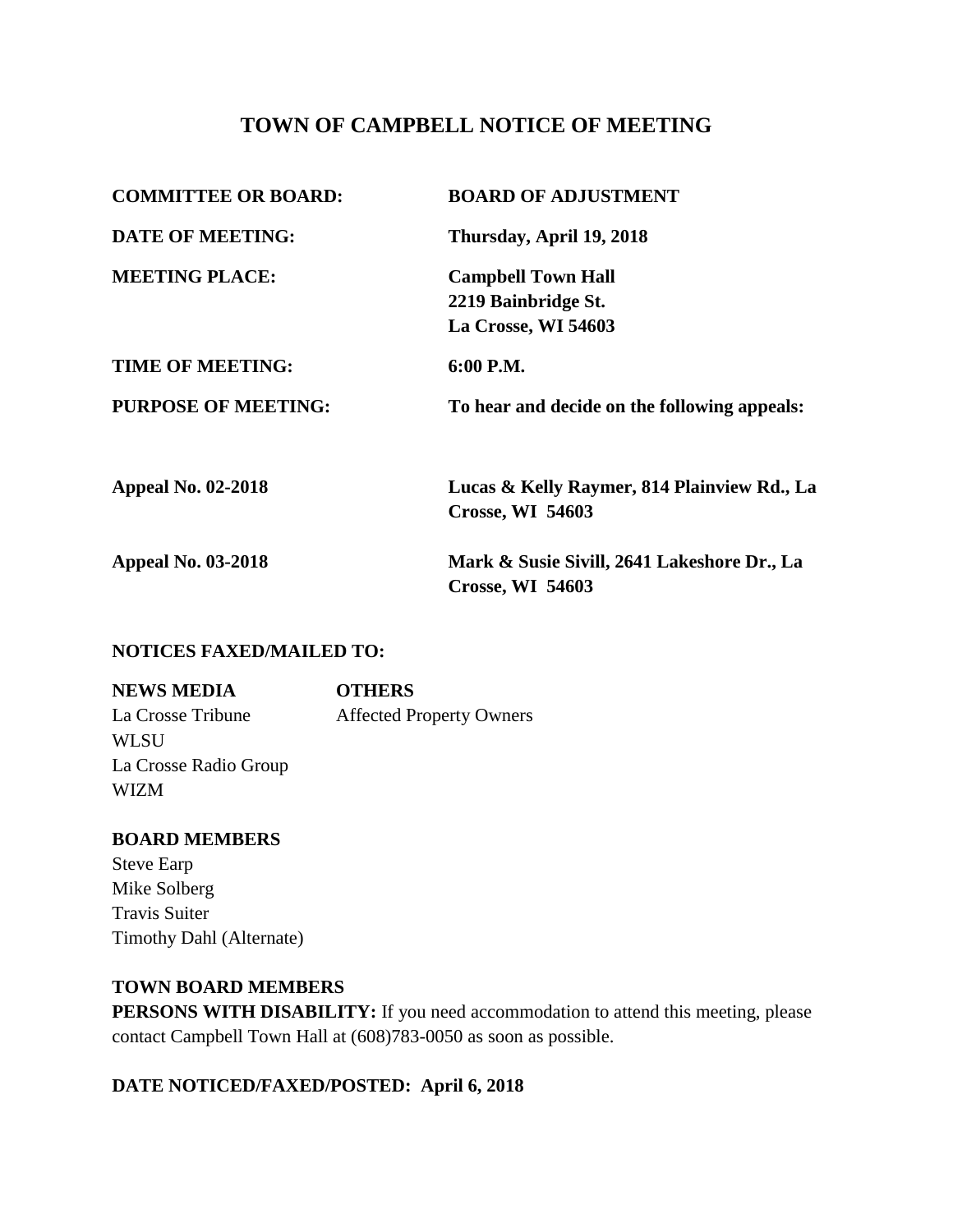#### **NOTICE OF APPEAL**

NOTICE IS HEREBY GIVEN THAT ON THE 19th day of APRIL, 2018 at 6:00 P.M. AT CAMPBELL TOWN HALL, 2219 BAINBRIDGE STREET, LA CROSSE, WI, THERE WILL BE HEARD AND CONSIDERED BY THE BOARD OF ADJUSTMENT CREATED UNDER THE TERMS AND PROVISIONS OF THE TOWN OF CAMPBELL ZONING ORDINANCE, THE APPEAL OF:

## **LUCAS & KELLY RAYMER, 814 PLAINVIEW RD., LA CROSSE, WI 54603**

THE FOLLOWING DESCRIBED PROPERTY IN THE TOWN OF CAMPBELL: FIRST ADDN TO BAYVIEW ADDN LOT 5 BLOCK 5 in Section 13, T16N, R8W, Tax Parcel #4-2228-0. Property address is: 814 Plainview Rd. Town of Campbell

REASON FOR APPEAL: Permit denied to construct an 576 square foot in-ground pool that when combined with the existing 2,884 square foot home would exceed the 25% allowable building area on this 0.28-acre lot.

**ANY PERSON HAVING A CONCERN IN THIS MATTER WILL BE GIVEN THE OPPORTUNITY TO BE HEARD RELATIVE TO THE GRANTING OR DENIAL OF THE APPEAL.** *WRITTEN CORRESPONDENCE CAN BE READ INTO THE RECORD OF A PUBLIC HEARING BY THE SUBMITTING INTERESTED PARTY OR REPRESENTATIVE. A TECHNICAL REPORT PREPARED AND SUBMITTED BY OTHER GOVERNMENTAL AGENCIES SHALL BE READ INTO THE RECORD. ALL OTHER CORRESPONDENCE IS RETAINED ON FILE WITH THE ZONING ADMINISTRATOR.*  IF YOU HAVE ANY QUESTIONS, PLEASE CALL (608)783-0050.

DATED THIS day of  $\qquad \qquad$  .

\_\_\_\_\_\_\_\_\_\_\_\_\_\_\_\_\_\_\_\_\_\_\_\_\_\_\_\_\_\_\_\_\_\_\_\_\_\_\_\_\_\_\_\_\_\_\_

Chadwick Hawkins, Zoning Administrator

**PERSONS WITH DISABILITIES: IF YOU NEED ACCOMODATION TO ATTEND THIS MEETING, CONTACT CAMPBELL TOWN HALL (608)783-0050 THE WEDNESDAY BEFORE THE MEETING SO THAT ARRANGEMENTS CAN BE MADE.**